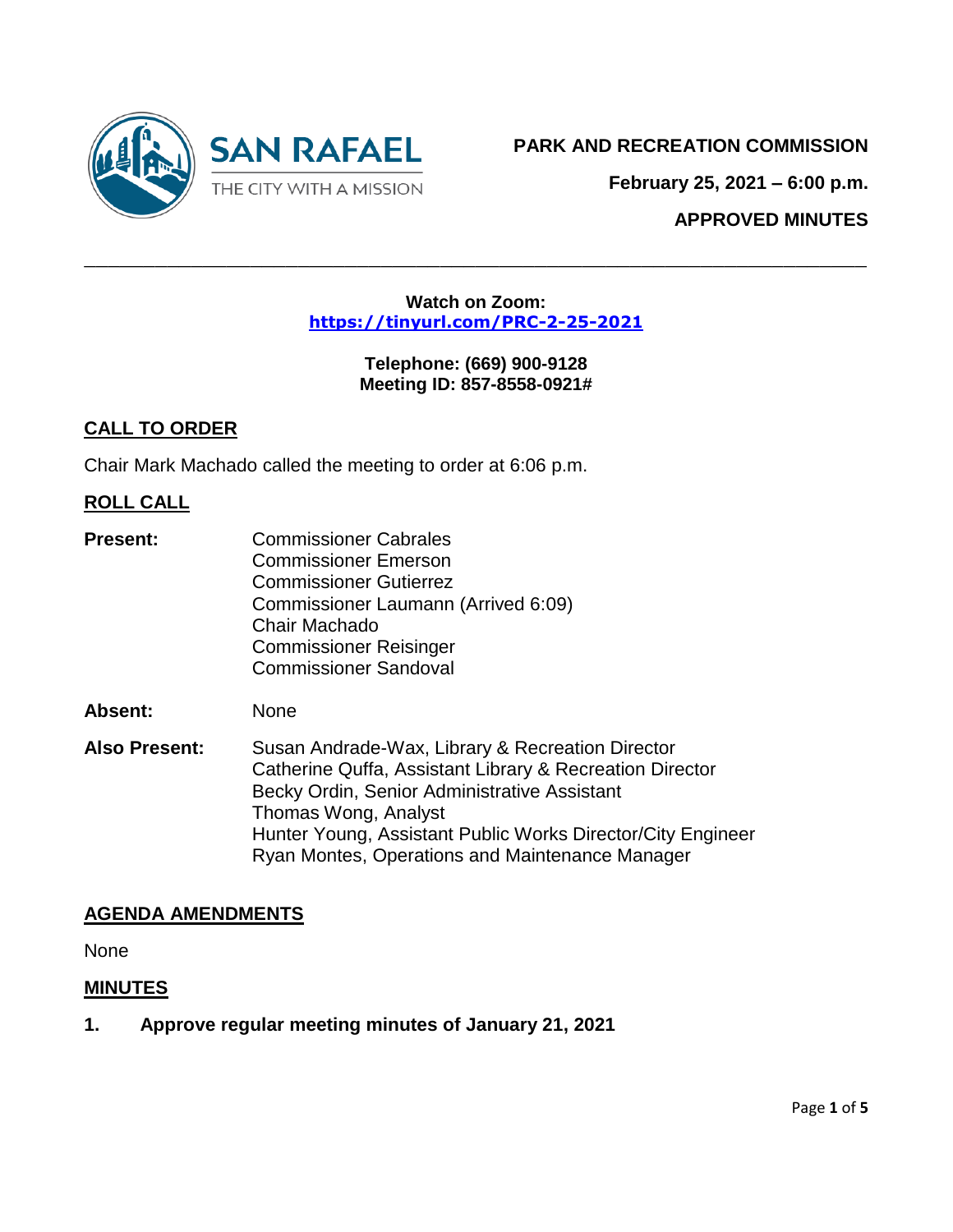Commissioner Sandoval moved, and Commissioner Gutierrez seconded, to approve the meetings minutes of January 21, 2021.

AYES: Commissioners: Cabrales, Emerson, Gutierrez, Laumann, Machado, Reisinger, Sandoval NOES: Commissioners: None ABSENT: Commissioners: None ABSTAINED: Commissioners: None

*Minutes approved as submitted.*

### **MEETING OPEN TO THE PUBLIC**

### **2. Introductions/Awards/Recognitions/Presentations**

Ms. Andrade-Wax shared that the City had its employee recognition on February 24<sup>th</sup> and Catherine Quffa and Thomas Wong both won the "Dean Allison" award, Mireya Renteria from the Library won the "Social Responsibility" award, and Gaby Farias from our Child Care division won the "Innovation" award.

**3. Public Comment from the audience regarding items not listed on the agenda** None.

### **MATTERS BEFORE THE COMMISSION**

If necessary, to assure completion of the following items, the Chairperson may establish time limits for the presentations by individual speakers.

**4. Review and Approve the Location of the Social Justice Public Art Installation at Arbor Park**

Library and Recreation Director, Susan Andrade-Wax introduced Thomas Wong who presented on the location of the Social Justice public art installation at Arbor park for the Commission's review and consideration.

Staff responded to questions from Commissioners.

Commissioner Laumann moved, and Commissioner Sandoval seconded, to accept the location of the Social Justice public art installation at Arbor park.

AYES: Commissioners: Cabrales, Emerson, Gutierrez, Laumann, Machado, Reisinger, Sandoval NOES: Commissioners: None ABSENT: Commissioners: None

ABSTAINED: Commissioners: None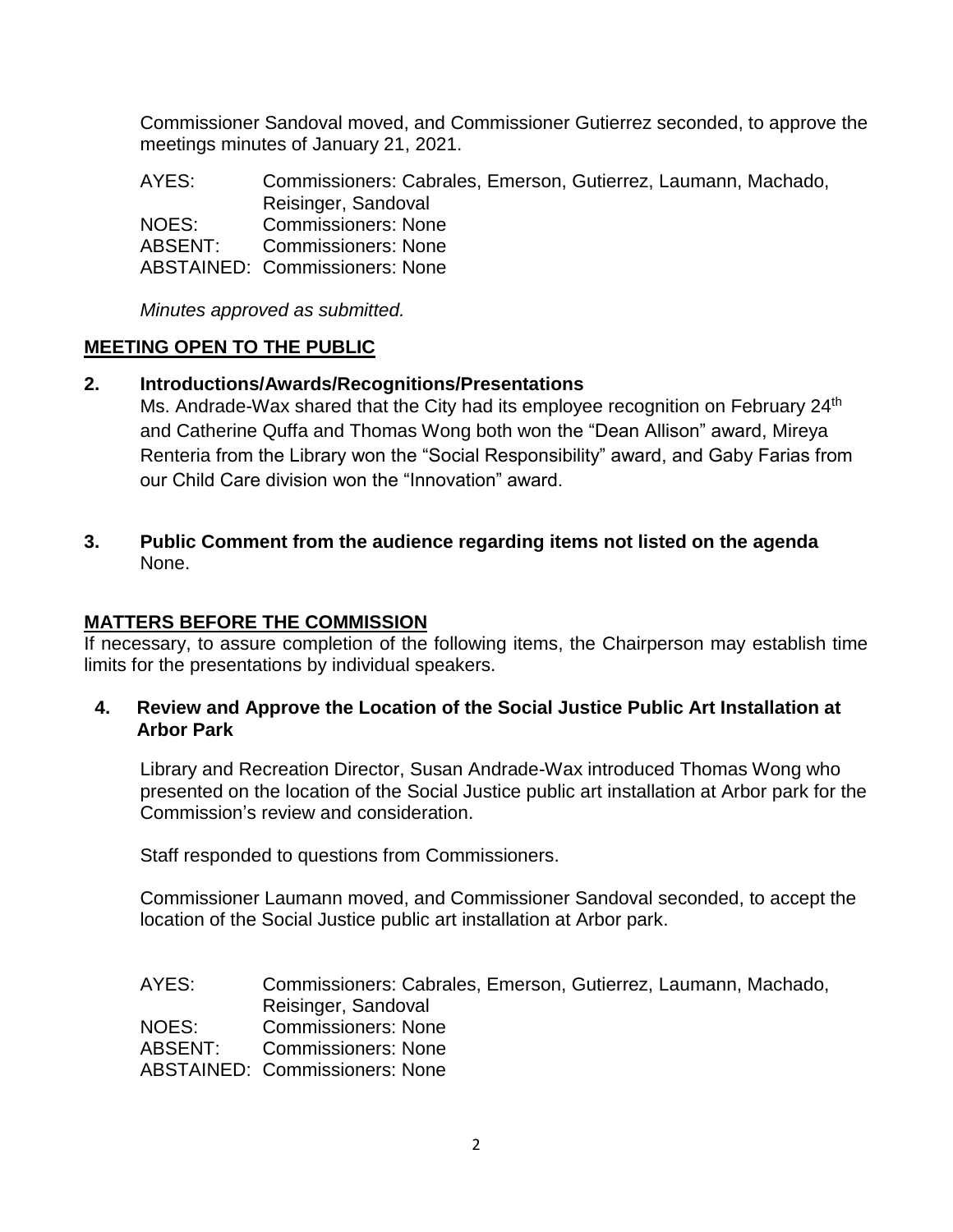## **5. Parks Maintenance Status Report for September 2020 – January 2021**

Ms. Andrade-Wax introduced Hunter Young, Assistant Director/City Engineer for the Public Works Department who introduced Ryan Montes, Operations and Maintenance Manager. Mr. Montes presented the parks maintenance status report for September 2020 through January 2021.

Staff responded to questions from Commissioners.

### **6. Parks Status Report for September 2020 – January 2021**

Mr. Young presented the parks status report for September 2020 through January 2021.

Staff responded to questions from Commissioners.

### **COMMISSION REPORTS AND COMMENTS**

#### **7. Other brief reports on any meetings, conferences, and/or seminars attended by the Commission members.**

Commissioner Cabrales gave an update on the recent Library Conceptual Design Review meeting. They discussed the orientation of the building and how to address the parking areas for the new building as well as the approach to the building. Commissioner Gutierrez added that there was discussion about the re-zoning of the area just north of First St., where they are currently building condos, and what the community may look like in the near future.

Commissioner Emerson gave an update on COVID vaccines. Next week the County will be rolling out the vaccine to essential workers and teachers. Currently 20% of the Marin population has been vaccinated with at least one dose. The next phase of the roll out will be those people age 64 and under with a condition such as asthma or diabetes. There is an interest form on the County website where you can input your information and the County will contact those specific populations for the vaccine. There is also a call center for those who are digitally challenged, and there is also a walk-up vaccine registration service in the Canal area at the Marin Community Clinic Mon-Thurs 1-2pm.

### **STAFF COMMENTS**

### **8. Schedule of Upcoming Meetings and Events of Interest**

Ms. Andrade-Wax stated that the San Rafael Age-Friendly task force has been working with the City since 2017. In 2018, the City of San Rafael became an Age-Friendly City and immediately thereafter the taskforce began developing a strategic action plan. They have completed their action plan and will be presenting to the City Council this coming Monday night for the first review. They will also be making recommendations to the City Council for their priorities of things they would like the Council to consider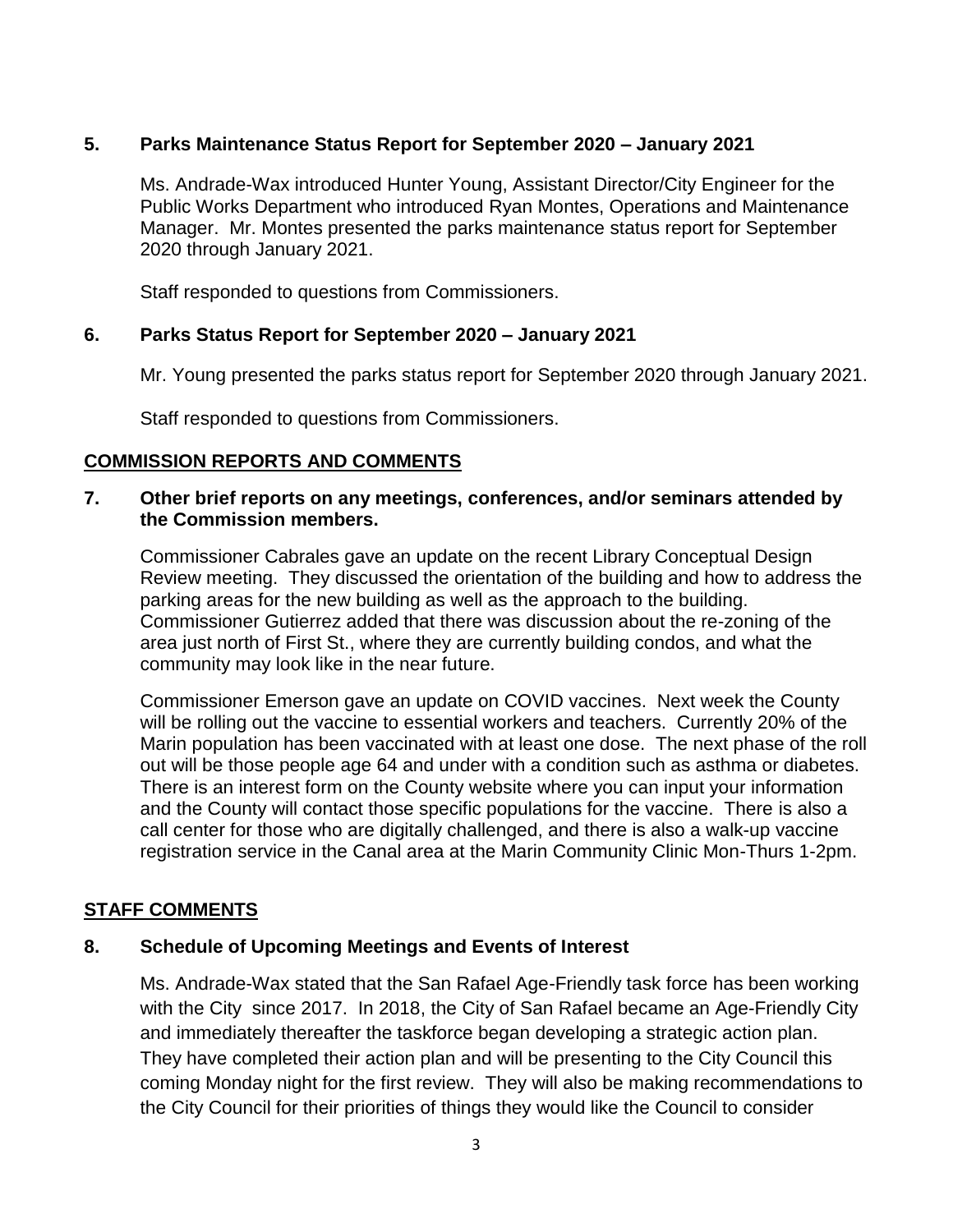implementation and integration into the City's annual Goals and Objections. Once they receive the Council's feedback, the Strategic Action Plan will be brought back to the City Council for their final review and acceptance.

Ms. Andrade-Wax shared with the Commission that staff has received a lot of feedback regarding the Community Garden proposed guidelines. Ms. Andrade-Wax invited the Commissioners to be a part of the conversation with some of the stakeholders who have suggestions and recommendations regarding some of the guidelines. The role of the Commissioners will be part of the discussion by asking questions and helping to guide the process to a mutually agreed upon conclusion. This is not a formal subcommittee, but wanted to know if one or two Commissioners would be interested in participating in the meetings.

Commissioner Reisinger volunteered. Commissioner Cabrales asked how meetings would there be. Ms. Quffa answered that there would be approximately three meetings, and there may be some follow up meetings. Commissioner Cabrales stated that she would also like to be a volunteer for this group.

Ms. Andrade-Wax noted that the next Library and Community Conceptual Design meeting is next Thursday. They are hoping to make a site visit at Albert Park to have a better understanding of the community center and park to assist with future discussions. They are hoping to schedule the site visit shortly after their next meeting on March  $4<sup>th</sup>$ .

Ms. Quffa gave an update on the recreation programs. The County of Marin is back in the Red Tier, which means we are able to offer and conduct some of our indoor classes. Additionally, starting next Friday we will be having our first in-person art exhibit at Falkirk since last year. We will be open at 25% capacity. Also, starting in March, the Terra Linda Pool will be opening to limited lap swimming and to support the Terra Linda Orcas.

Commissioner Machado asked if we had enough Lifeguards. Ms. Quffa replied that we are always looking to hire more lifeguards. Part of the reason the pool hours is based on number of lifeguards we have on staff.

# **ADJOURNMENT**

Chair Machado adjourned the meeting at 7:24 p.m.

\_\_\_\_\_\_\_\_\_\_\_\_\_\_\_\_\_\_\_\_\_\_\_\_\_\_\_\_\_\_\_\_\_\_\_\_\_\_\_\_\_\_\_